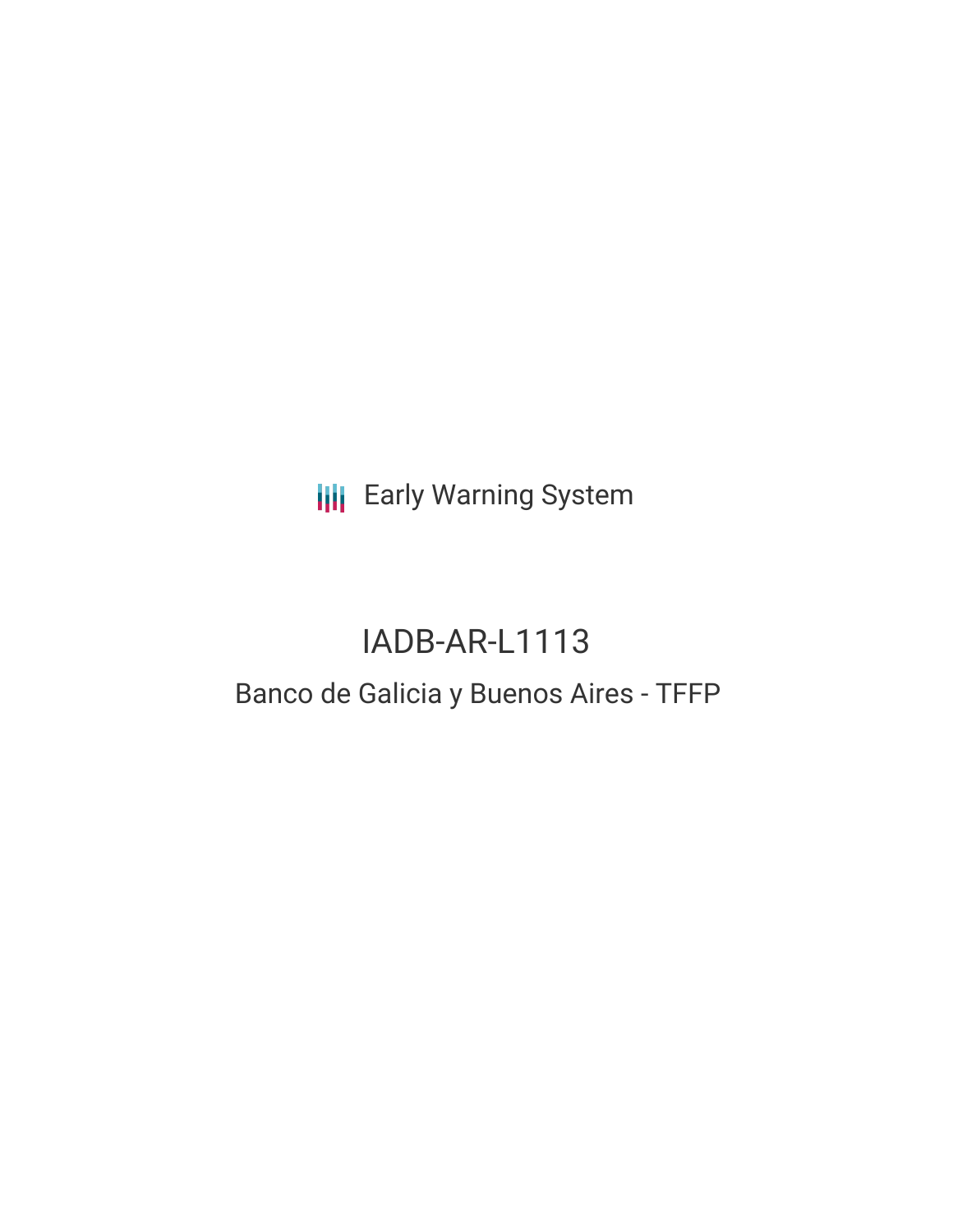### **Quick Facts**

| <b>Countries</b>               | Argentina                              |
|--------------------------------|----------------------------------------|
| <b>Financial Institutions</b>  | Inter-American Development Bank (IADB) |
| <b>Status</b>                  | Approved                               |
| <b>Bank Risk Rating</b>        | U                                      |
| <b>Voting Date</b>             | 2017-06-12                             |
| <b>Borrower</b>                | Government of Argentina                |
| <b>Sectors</b>                 | Industry and Trade                     |
| <b>Investment Amount (USD)</b> | \$30.00 million                        |
| <b>Project Cost (USD)</b>      | \$30.00 million                        |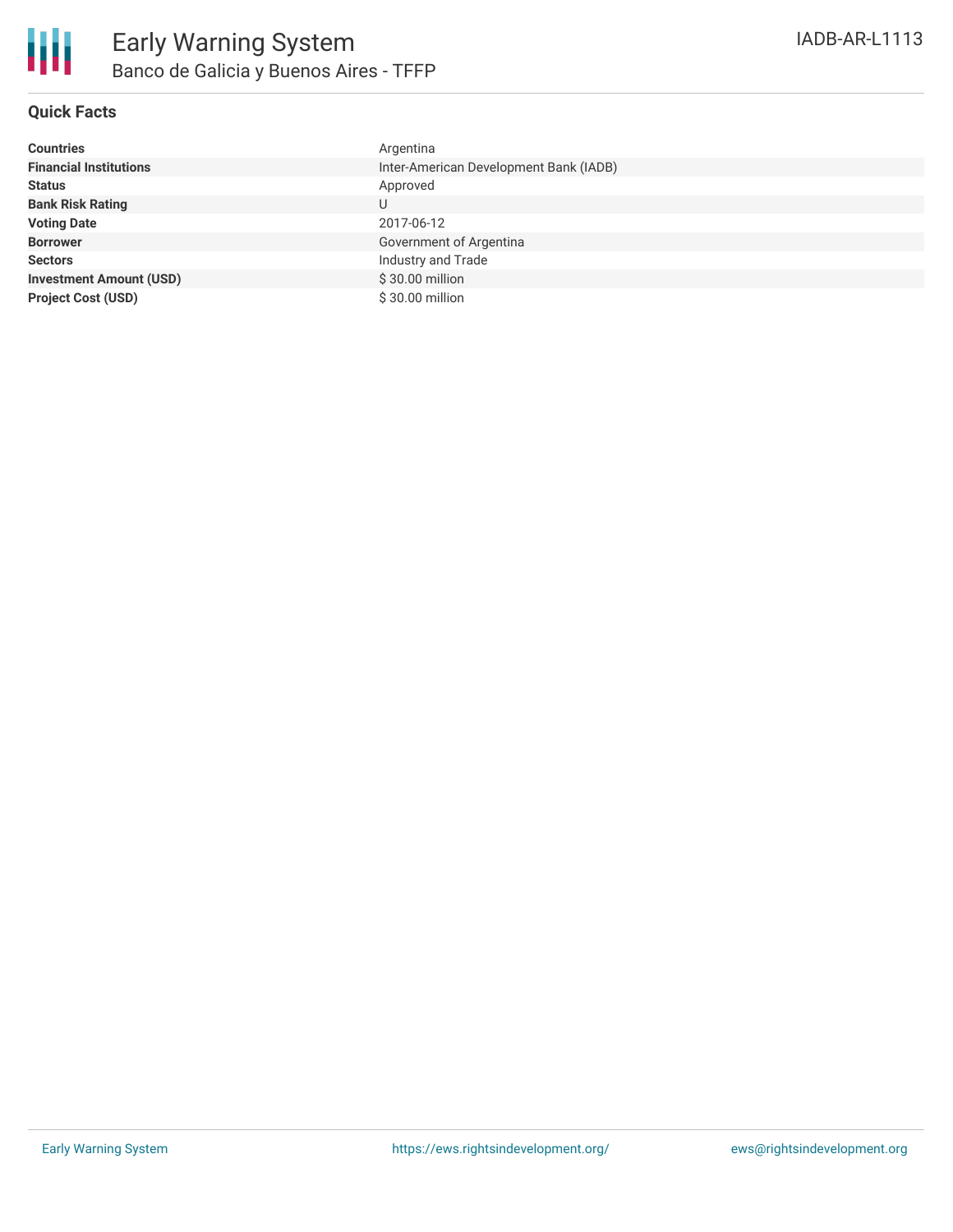

The operation's objective is to promote trade finance activities in the country.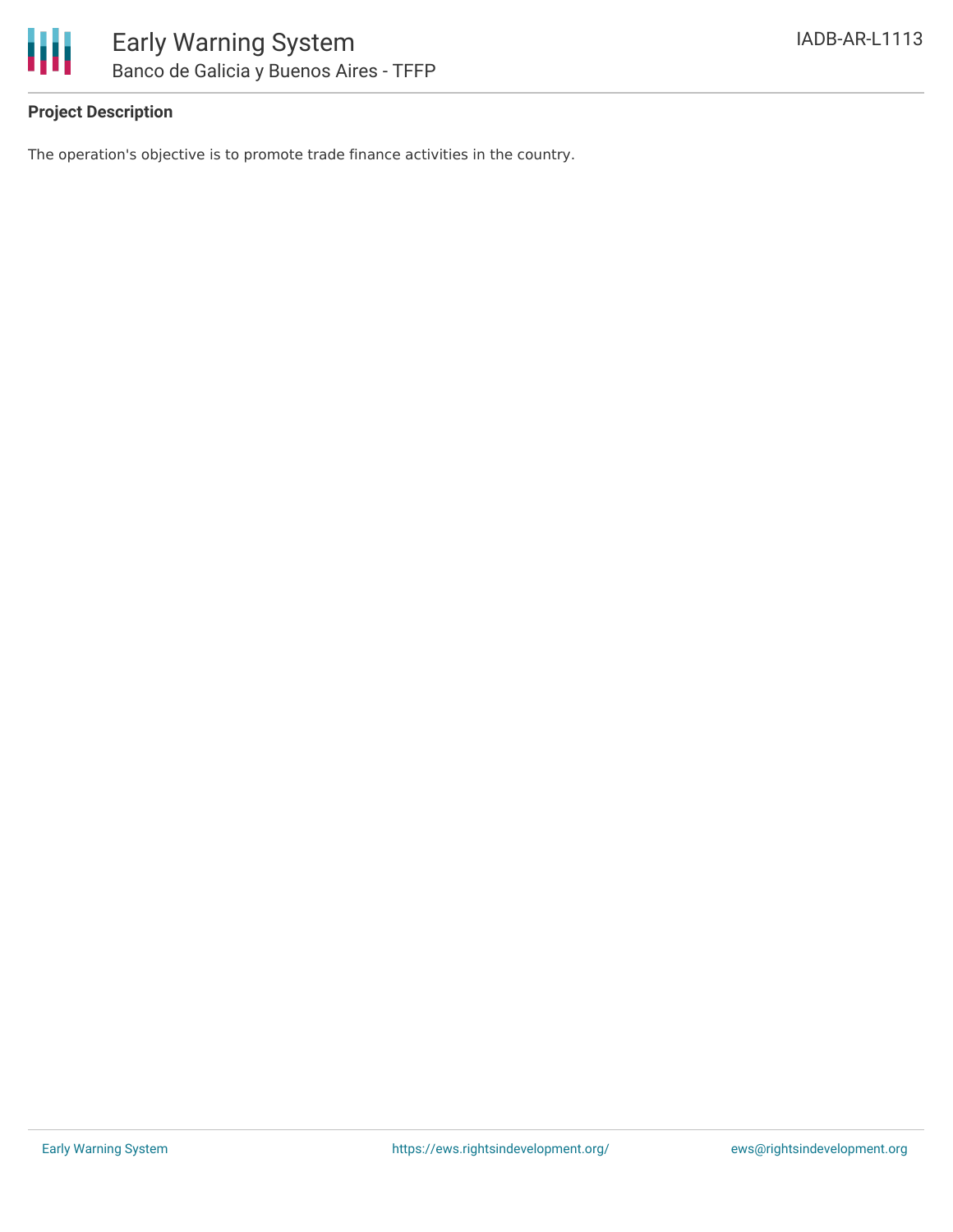

### **Investment Description**

• Inter-American Development Bank (IADB)